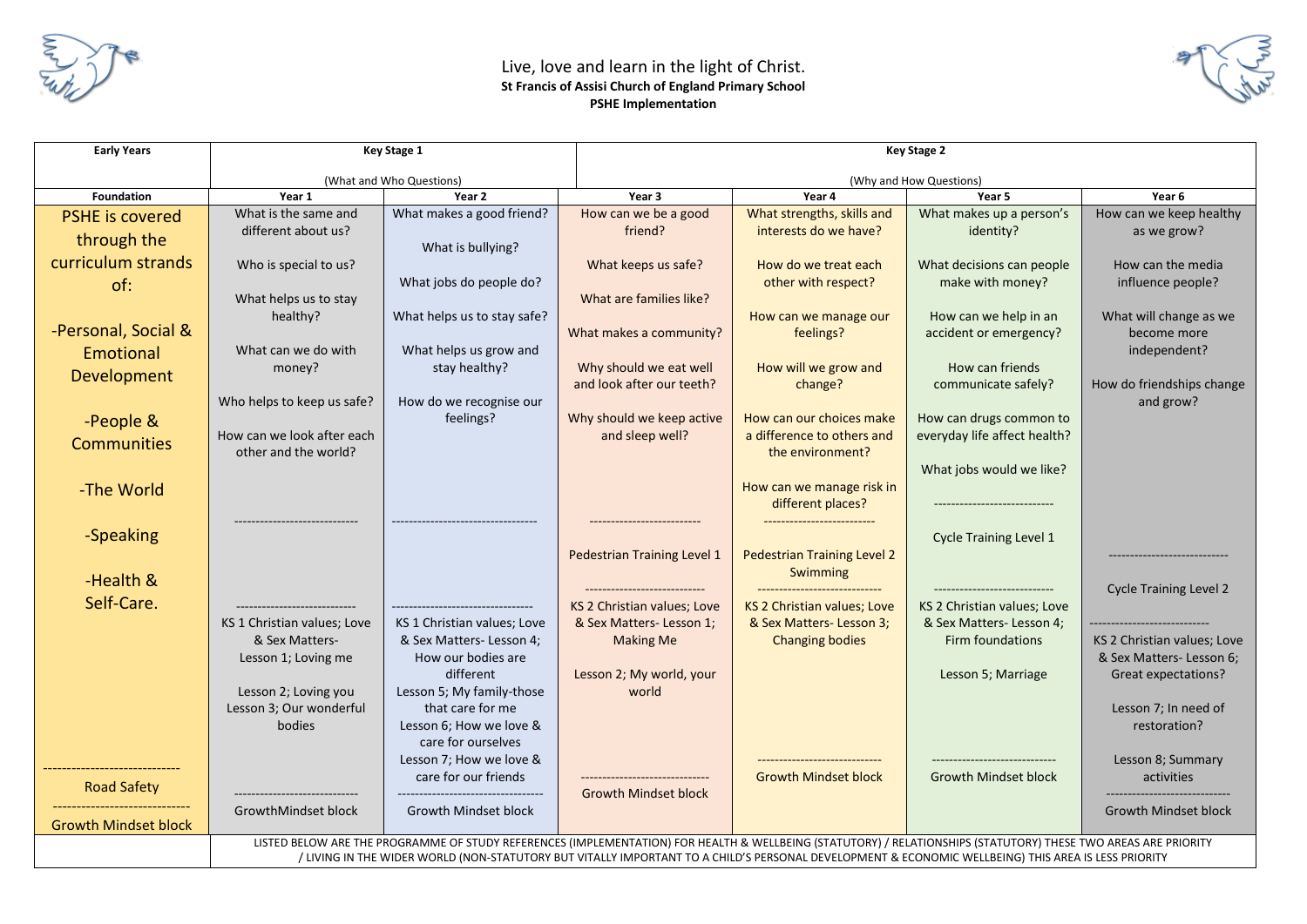

## Live, love and learn in the light of Christ. **St Francis of Assisi Church of England Primary School**



**PSHE Implementation**

| <b>EYFS</b>            | Y1                                                   | Y2                                                        | Y3                                           | Y4                                   | <b>Y5</b>                                             | <b>Y6</b>                                           |
|------------------------|------------------------------------------------------|-----------------------------------------------------------|----------------------------------------------|--------------------------------------|-------------------------------------------------------|-----------------------------------------------------|
|                        |                                                      |                                                           |                                              |                                      |                                                       |                                                     |
| PSHE is facilitated in | <b>Learning Opportunities:</b>                       | <b>Learning Opportunities:</b>                            | <b>Learning Opportunities:</b>               | <b>Learning Opportunities:</b>       | <b>Learning Opportunities:</b>                        | <b>Learning Opportunities:</b>                      |
| <b>EYFS through:</b>   | Autumn 1 What is the same and<br>different about us? | Autumn 1 What makes a<br>good friend?                     | Autumn 1 How can we be<br>a good friend?     | Autumn 1 What strengths,             | Autumn 1 What makes up a                              | Autumn 1 & 2 How can we keep                        |
|                        | Relationships-Ourselves and                          | Relationships- Friendship;                                | Relationships- Friendship;                   | skills and interests do we<br>have?  | person's identity?<br>Health and wellbeing-Identity;  | healthy as we grow?<br>Health and wellbeing-Looking |
|                        | others; similarities and differences;                | feeling lonely; managing                                  | making positive                              | Health and wellbeing-                | personal attributes and                               | after ourselves; growing up;                        |
| -In the Moment         | individuality; our bodies                            | arguments                                                 | friendships, managing                        | Self-esteem: self-worth;             | qualities; similarities and                           | becoming independent; taking                        |
| Planning               | PoS refs: H21, H22, H23, H25, R13,                   | PoS refs: R6, R7, R8, R9, R25                             | loneliness, dealing with                     | personal qualities; goal             | differences; individuality;                           | more responsibility                                 |
|                        | R23, L6, L14                                         |                                                           | arguments                                    | setting; managing setbacks           | stereotypes                                           | PoS refs: H1, H2, H3, H4, H5, H6,                   |
| (for each individual   |                                                      | Autumn 2 What is bullying?                                | PoS refs: R10, R11, R13,                     | PoS refs: H27, H28, H29,             | PoS refs: H25, H26, H27, R32, L9                      | H7, H8, H11, H12, H13, H14, H15,                    |
| child)                 | Autumn 2 Who is special to us?                       | Relationships- Behaviour;                                 | R14, R17, R18                                | L <sub>25</sub>                      |                                                       | H16, H21, H22, H40, H46, R10                        |
|                        | Relationships-Ourselves and                          | bullying; words and actions;                              |                                              |                                      | Autumn 2 What decisions can                           |                                                     |
|                        | others; people who care for us;                      | respect for others                                        | Autumn 2 What keeps us                       | Autumn 2 How do we treat             | people make with money?                               | Spring 1 & 2 How can the media                      |
| -Circle Times          | groups we belong to; families                        | PoS refs: R10, R11, R12, R16,                             | safe?                                        | each other with respect?             | Living in the wider world-                            | influence people?                                   |
|                        | PoS refs: L4, R1, R2, R3, R4, R5                     | R17, R21, R22, R24, R25                                   | Health and wellbeing-                        | Relationships-Respect for            | Money; making decisions;                              | Living the wider world- Media                       |
|                        |                                                      |                                                           | Keeping safe; at home and                    | self and others; courteous           | spending and saving                                   | literacy and digital resilience;                    |
| -Talk Times            | Spring 1 What helps us stay                          | Spring 1 What jobs do people                              | school; our bodies;                          | behaviour; safety; human             | PoS refs: R34, L17, L18, L20, L21,                    | influences and decision-making;                     |
|                        | healthy?<br>Health and wellbeing- Being              | do?<br>Living in the wider world-                         | hygiene; medicines and<br>household products | rights<br>PoS refs: R19, R20, R21,   | L22, L24                                              | online safety<br>PoS refs: H49, R34, L11, L12, L13, |
|                        | healthy; hygiene; medicines;                         | People and jobs; money; role                              | PoS refs: H9, H10, H26,                      | R22, R25, R27, R29, R30,             | Spring 1 How can we help in an                        | L14, L15, L16, L23                                  |
| -Relaxation Times      | people who help us with health                       | of the internet                                           | H39, H30, H40, H42, H43,                     | R31, H45, L2, L3, L10                | accident or emergency?                                |                                                     |
|                        | PoS refs: H1, H5, H6, H7, H10, H39                   | PoS refs: L15, L16, L17, L7, L8                           | H44, R25, R26, R28, R29                      |                                      | Health and wellbeing-                                 | Summer 1 & 2 What will change                       |
| -Worry Monster         |                                                      |                                                           |                                              | Spring 1 How can we                  | Basic first aid, accidents, dealing                   | as we become more                                   |
|                        | Spring 2 What can we do with                         | Spring 2 What helps us to                                 | Spring 1 What are families                   | manage our feelings?                 | with emergencies                                      | independent?                                        |
|                        | money?                                               | stay safe?                                                | like?                                        | Health and wellbeing-                | PoS refs: H43, H44                                    | & How do friendships change and                     |
| -Kindness Tree         | Living in the wider world- Money;                    | Health and wellbeing-                                     | Relationships-Families;                      | Feelings and emotions;               |                                                       | grow?                                               |
|                        | making choices; needs and wants                      | Keeping safe; recognising                                 | family life; caring for each                 | expression of feelings;              | Spring 2 How can friends                              | Relationships-Different                             |
|                        | PoS refs: L10, L11, L12, L13                         | risk; rules                                               | other                                        | behaviour                            | communicate safely?                                   | relationships, changing and                         |
| -Reflection Areas      | Summer 1 Who helps to keep us                        | PoS refs: H28, H29, H30, H31,<br>H32, H34, R14, R16, R18, | PoS refs: R5, R6, R7, R8, R9                 | PoS refs: H17, H18, H19,<br>H20, H23 | Relationships- Friendships;                           | growing, adulthood,                                 |
|                        | safe?                                                | R19, R20, L1, L9                                          |                                              |                                      | relationships; becoming<br>independent; online safety | independence, moving to<br>secondary school         |
|                        | Health and wellbeing- Keeping safe;                  |                                                           | Spring 2 What makes a                        | Spring 2 How will we grow            | PoS refs: R1, R18, R24, R26, R29,                     | PoS refs: H24, H30, H33, H34,                       |
| -Worship               | people who help us                                   | Summer 1 What can help us                                 | community?                                   | and change?                          | L11, L15                                              | H35, H36, R2, R3, R4, R5, R6, R16                   |
|                        | PoS refs: H33, H35, H36, R15, R20,                   | grow and stay healthy?                                    | Living in the wider world-                   | Health and wellbeing-                |                                                       |                                                     |
| -Class Discussions     | L5                                                   | Health and wellbeing- Being                               | Community; belonging to                      | Growing and changing;                | Summer 1 How can drugs                                |                                                     |
|                        |                                                      | healthy: eating, drinking,                                | groups; similarities and                     | puberty                              | common to everyday life affect                        |                                                     |
|                        | Summer 2 How can we look after                       | playing and sleeping                                      | differences; respect for                     | PoS refs: H31, H32, H34              | health?                                               |                                                     |
| -Playing in the        | each other and the world?                            | PoS refs: H1, H2, H3, H4, H8,                             | others                                       |                                      | Health and wellbeing-Drugs,                           |                                                     |
| indoor and outdoor     | Living in the wider world- Ourselves                 | H9                                                        | PoS refs: R32, R33, L6, L7,                  | Summer 1 How can our                 | alcohol and tobacco; healthy                          |                                                     |
|                        | and others; the world around us;                     |                                                           | L8                                           | choices make a difference            | habits                                                |                                                     |
| provision with peers   | caring for others; growing and<br>changing           | Summer 2 How do we<br>recognise our feelings?             | Summer 1 Why should we                       | to others and the<br>environment?    | PoS refs: H1, H3, H4, H46, H47,<br>H48, H50           |                                                     |
| and adults             | PoS refs: H26, H27, R21, R22, R24,                   | Health and wellbeing-                                     | eat well and look after our                  | Living in the wider world            |                                                       |                                                     |
|                        | R25, L2, L3                                          | Feelings; mood; times of                                  | teeth?                                       | Caring for others; the               | Summer 2 What jobs would we                           |                                                     |
|                        |                                                      | change; loss and                                          | Health and wellbeing-                        | environment; people and              | like?                                                 |                                                     |
|                        |                                                      | bereavement; growing up                                   | Being healthy: eating well,                  | animals; shared                      | Living in the wider world-                            |                                                     |
|                        |                                                      | PoS refs: H11, H12, H13, H14,                             | dental care                                  | responsibilities, making             | Careers; aspirations; role                            |                                                     |
|                        |                                                      | H15, H16, H17, H18, H19,                                  | PoS refs: H1, H2, H3, H4,                    | choices and decisions                | models; the future                                    |                                                     |
|                        |                                                      | H20, H27                                                  | H5, H6, H11, H14                             | PoS refs: L4, L5, L19, R34           |                                                       |                                                     |